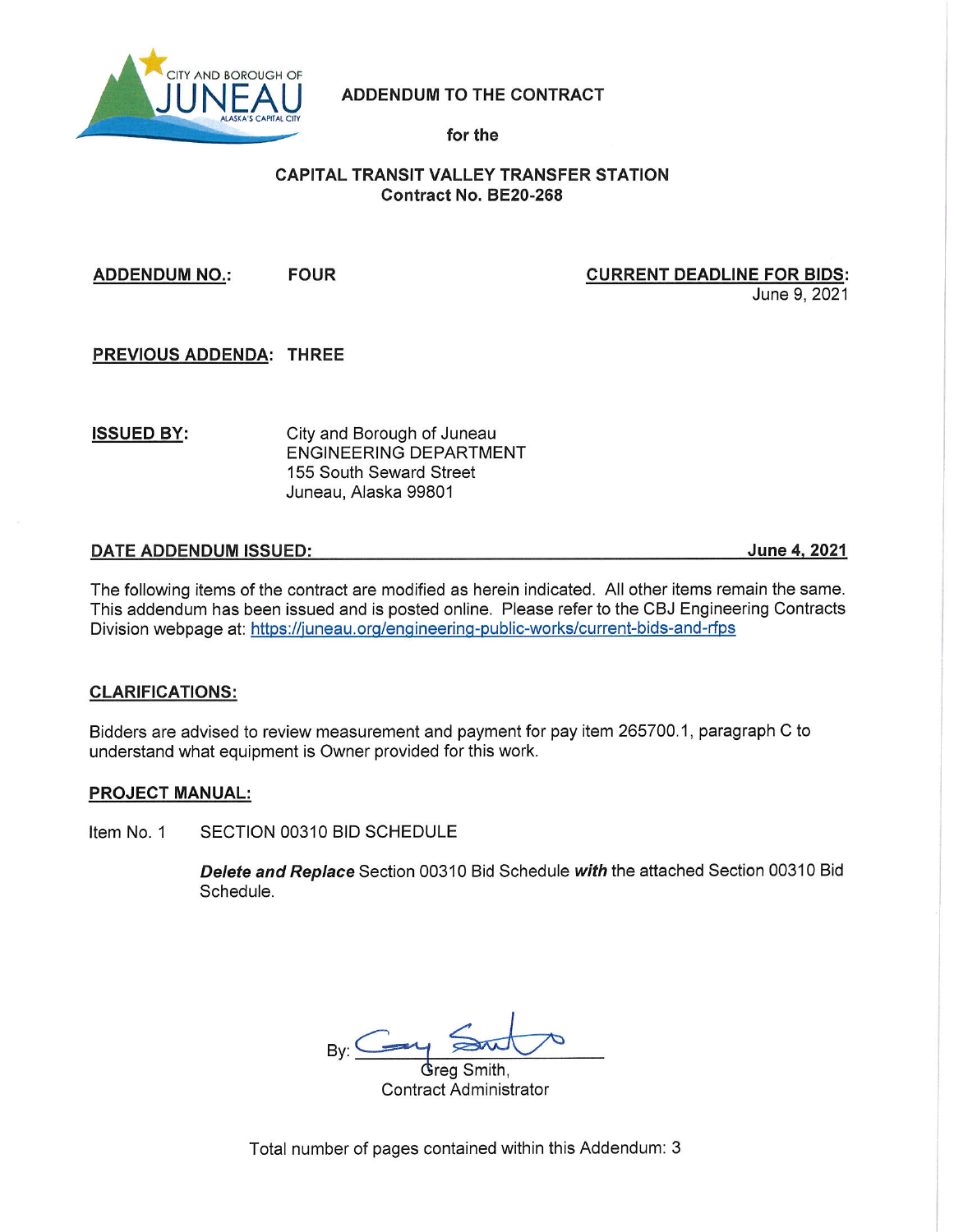#### **SECTION 00310 - BID SCHEDULE**

|                    |                                                     |                    |                 | <b>UNIT PRICE</b> |              | <b>AMOUNT</b>  |              |
|--------------------|-----------------------------------------------------|--------------------|-----------------|-------------------|--------------|----------------|--------------|
| PAY                |                                                     |                    | APPROX.         |                   |              |                |              |
| <b>ITEM</b><br>NO. | PAY ITEM DESCRIPTION                                | PAY<br><b>UNIT</b> | <b>QUANTITY</b> | <b>DOLLARS</b>    | <b>CENTS</b> | <b>DOLLARS</b> | <b>CENTS</b> |
| 1505.1             | Mobilization                                        | Lump Sum           | All Req'd       | <b>LUMP</b>       | <b>SUM</b>   |                |              |
| 1530.1             | Removal of the Existing Bus Shelter                 |                    | All Req'd       | <b>LUMP</b>       | <b>SUM</b>   |                |              |
|                    |                                                     | Lump Sum           |                 |                   |              |                |              |
| 1530.2             | Utility Undergrounding Coordination                 | Lump Sum           | All Req'd       | <b>LUMP</b>       | <b>SUM</b>   |                |              |
| 1550.1             | Traffic Control                                     | Lump Sum           | All Req'd       | <b>LUMP</b>       | <b>SUM</b>   |                |              |
| 1570.1             | Erosion and Sediment Control                        | Lump Sum           | All Req'd       | <b>LUMP</b>       | <b>SUM</b>   |                |              |
| 2201.1             | Clearing and Grubbing                               | Lump Sum           | All Req'd       | <b>LUMP</b>       | <b>SUM</b>   |                |              |
| 2202.1             | Excavation                                          | <b>CY</b>          | 6,089           |                   |              |                |              |
| 2202.2             | <b>Shot Rock Borrow</b>                             | <b>CY</b>          | 933             |                   |              |                |              |
| 2202.3             | Mining Area Restoration and Road Cleaning Guarantee | Contingent Sum     | All Req'd       | <b>CONTINGENT</b> | <b>SUM</b>   | \$5,000 00     |              |
| 2202.4             | Sideslopes and Ditch Grading                        | Lump Sum           | All Req'd       | LUMP              | <b>SUM</b>   |                |              |
| 2204.1             | 2-Inch Minus Shot Rock w/Base Course                | ${\rm CY}$         | 1,508           |                   |              |                |              |
| 2204.2             | Rock Chips                                          | ${\rm CY}$         | 119             |                   |              |                |              |
| 2401.1             | Sanitary Sewer Service                              | Lump Sum           | All Req'd       | <b>LUMP</b>       | <b>SUM</b>   |                |              |
| 2402.1             | Sanitary Sewer Manhole                              | Lump Sum           | All Req'd       | <b>LUMP</b>       | <b>SUM</b>   |                |              |
| 2501.1             | 6-Inch PVC Pipe Culvert                             | LF                 | 75              |                   |              |                |              |
| 2501.2             | 8-Inch HP PVC Pipe Culvert                          | LF                 | 97              |                   |              |                |              |
| 2501.3             | 12-Inch HP PVC Pipe Culvert                         | LF                 | 316             |                   |              |                |              |
| 2501.4             | 12-Inch CPP Pipe Culvert                            | LF                 | 641             |                   |              |                |              |
| 2501.5             | 18-Inch CPP Pipe Culvert                            | LF                 | 147             |                   |              |                |              |
| 2501.6             | Riverside Drive Crossing                            | Lump Sum           | All Req'd       | LUMP              | <b>SUM</b>   |                |              |
| 2502.1             | Catch Basin, Type III                               | Each               | 14              |                   |              |                |              |
| 2502.2             | Catch Basin, Type IV                                | Each               | 3               |                   |              |                |              |
| 2605.1             | Water Service                                       | Lump Sum           | All Req'd       | <b>LUMP</b>       | <b>SUM</b>   |                |              |
| 2702.1             | <b>Construction Surveying</b>                       | Lump Sum           | All Req'd       | <b>LUMP</b>       | <b>SUM</b>   |                |              |
| 2709.1             | Topsoil                                             | ${\rm CY}$         | 62              |                   |              |                |              |
| 2710.1             | Seeding, Hydraulic Method, Type III                 | ${\rm SY}$         | 594             |                   |              |                |              |
| 2714.1             | Filter Cloth, Type A                                | ${\rm SY}$         | 1,144           |                   |              |                |              |
| 2718.1             | Sign Assemblies                                     | Lump Sum           | All Req'd       | LUMP              | <b>SUM</b>   |                |              |
| 2720.1             | Painted Traffic Markings                            |                    |                 | <b>LUMP</b>       | <b>SUM</b>   |                |              |
|                    |                                                     | Lump Sum           | All Req'd       |                   |              |                |              |
| 2801.1             | A.C. Pavement, Type II-A, Class B                   | Ton                | 907             |                   |              |                |              |
| 2806.1             | Removal Existing Asphalt Surfacing                  | ${\rm SY}$         | 650             |                   |              |                |              |
| 3302.1             | Concrete Area Drain                                 | Each               | $\overline{c}$  |                   |              |                |              |
| 3302.2             | Concrete Headwall                                   | Each               | 2               |                   |              |                |              |
| 3302.3             | Concrete Headwall with Hinged Trash Rack            | Each               | $\mathbf{1}$    |                   |              |                |              |
| 3303.1             | Concrete Sidewalk 4-Inches Thick                    | ${\rm SY}$         | 760             |                   |              |                |              |
| 3303.2             | Curb and Gutter, Type I                             | LF                 | 2,152           |                   |              |                |              |
| 3303.3             | Valley Gutter, Type III                             | LF                 | 142             |                   |              |                |              |